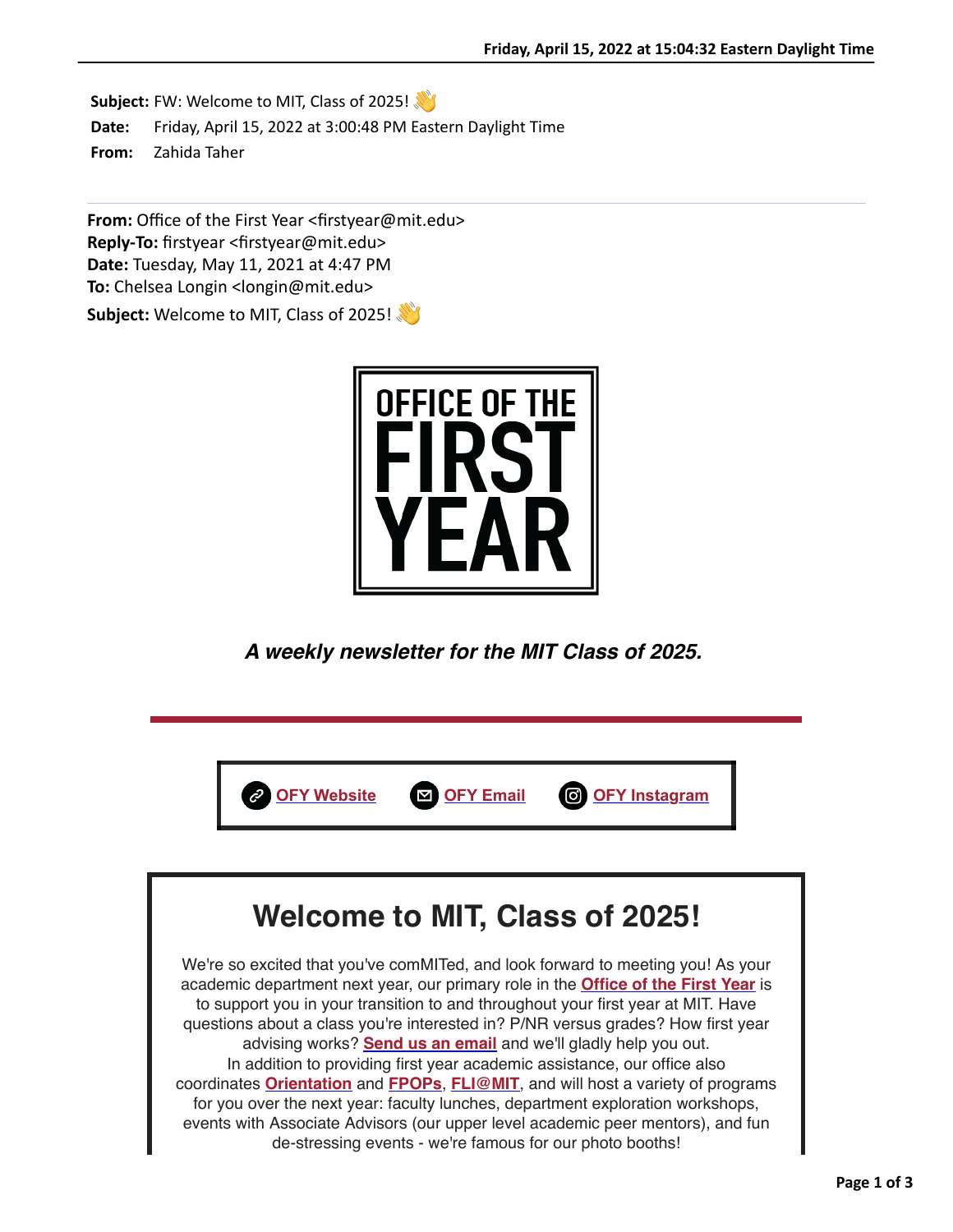We want you to start your first semester as confident and prepared as possible. **Our [website](https://mit.us16.list-manage.com/track/click?u=88f983a0e3c2a43fb2a2eabd0&id=3383903988&e=23610e5afc) is full of information, but we'll also send this newsletter every Tuesday afternoon with reminders about upcoming dates & deadlines.** Be sure to read it, and **[reach out](mailto:firstyear@mit.edu)** if you have any questions!



## **Upcoming Dates & Deadlines:**

*A comprehensive [list of dates & deadlines](https://mit.us16.list-manage.com/track/click?u=88f983a0e3c2a43fb2a2eabd0&id=ea184506fc&e=23610e5afc) is available on our website.*

*You can keep track of deadlines as you've met them at [onboarding.mit.edu](https://mit.us16.list-manage.com/track/click?u=88f983a0e3c2a43fb2a2eabd0&id=7c0dd7cad6&e=23610e5afc).*

*You'll manually mark items as "completed" as you accomplish them. "Start date" indicates the day in which you may begin the item - some forms (FPOP and Advising applications, ASE registration, etc. are not available yet).*

**Note:** action items may be added, and due dates are subject to change, but deadlines will NEVER be earlier than originally listed.

- **If you haven't already, create your MIT Kerberos ID** (information, instructions, & your account coupon are available **[here](https://mit.us16.list-manage.com/track/click?u=88f983a0e3c2a43fb2a2eabd0&id=9e82905303&e=23610e5afc)**) so that you can obtain your MIT web certificates. You'll need both the MIT CA and a personal web certificate in order to access the advising applications and housing lottery. For more information, **[visit the IS&T site](https://mit.us16.list-manage.com/track/click?u=88f983a0e3c2a43fb2a2eabd0&id=65ba70f98e&e=23610e5afc)**.
- **[Share your current vaccine status](https://mit.us16.list-manage.com/track/click?u=88f983a0e3c2a43fb2a2eabd0&id=f1fdcf734e&e=23610e5afc) using this form.** More information about the COVID-19 vaccine requirement is available **[here](https://mit.us16.list-manage.com/track/click?u=88f983a0e3c2a43fb2a2eabd0&id=a00994db07&e=23610e5afc)**.
- **[Follow us on Instagram](https://mit.us16.list-manage.com/track/click?u=88f983a0e3c2a43fb2a2eabd0&id=d88577be65&e=23610e5afc)** we'll post tons of reminders about upcoming dates & deadlines!